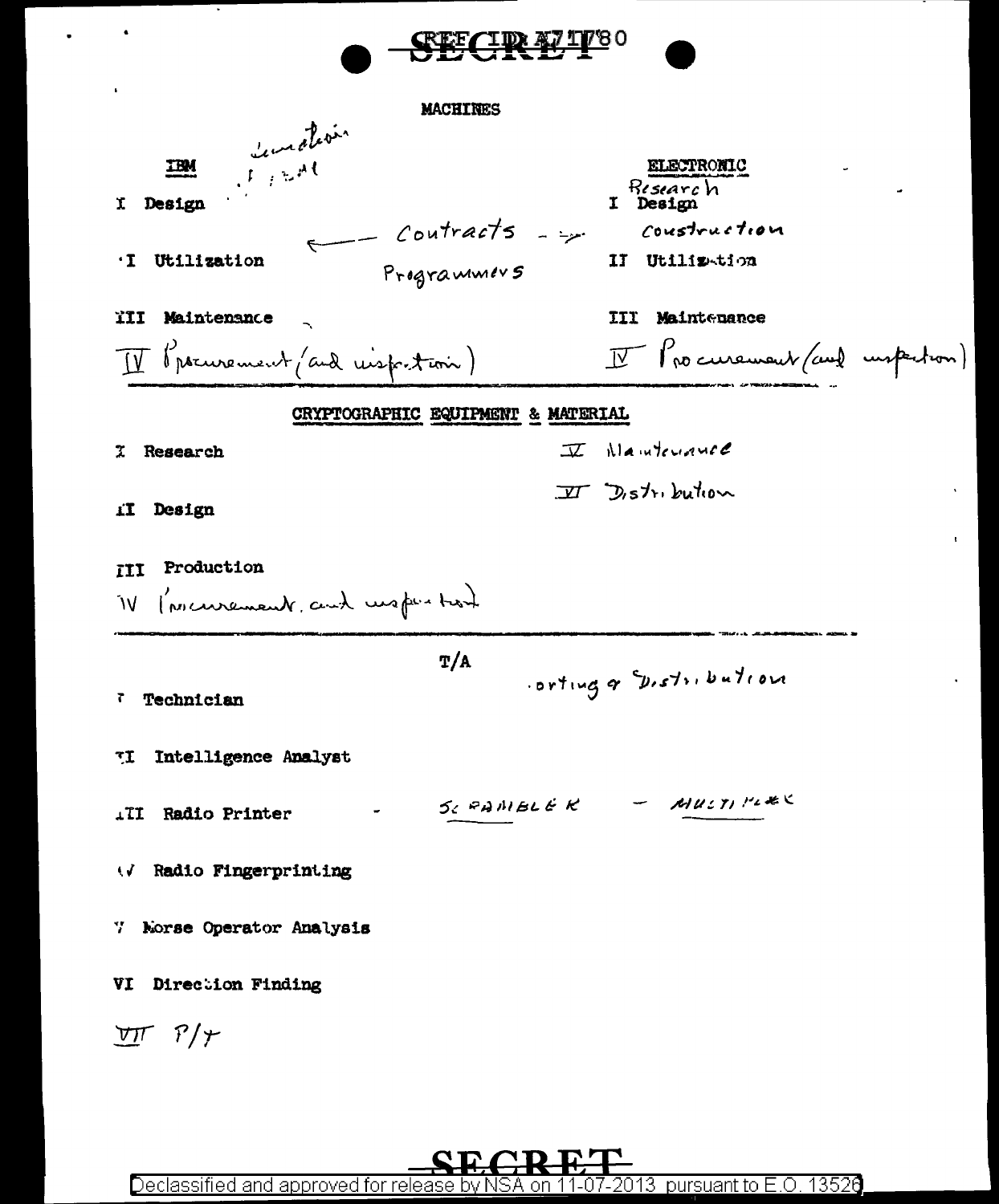

**ANALYSIS** 

I Intelligence Reporter

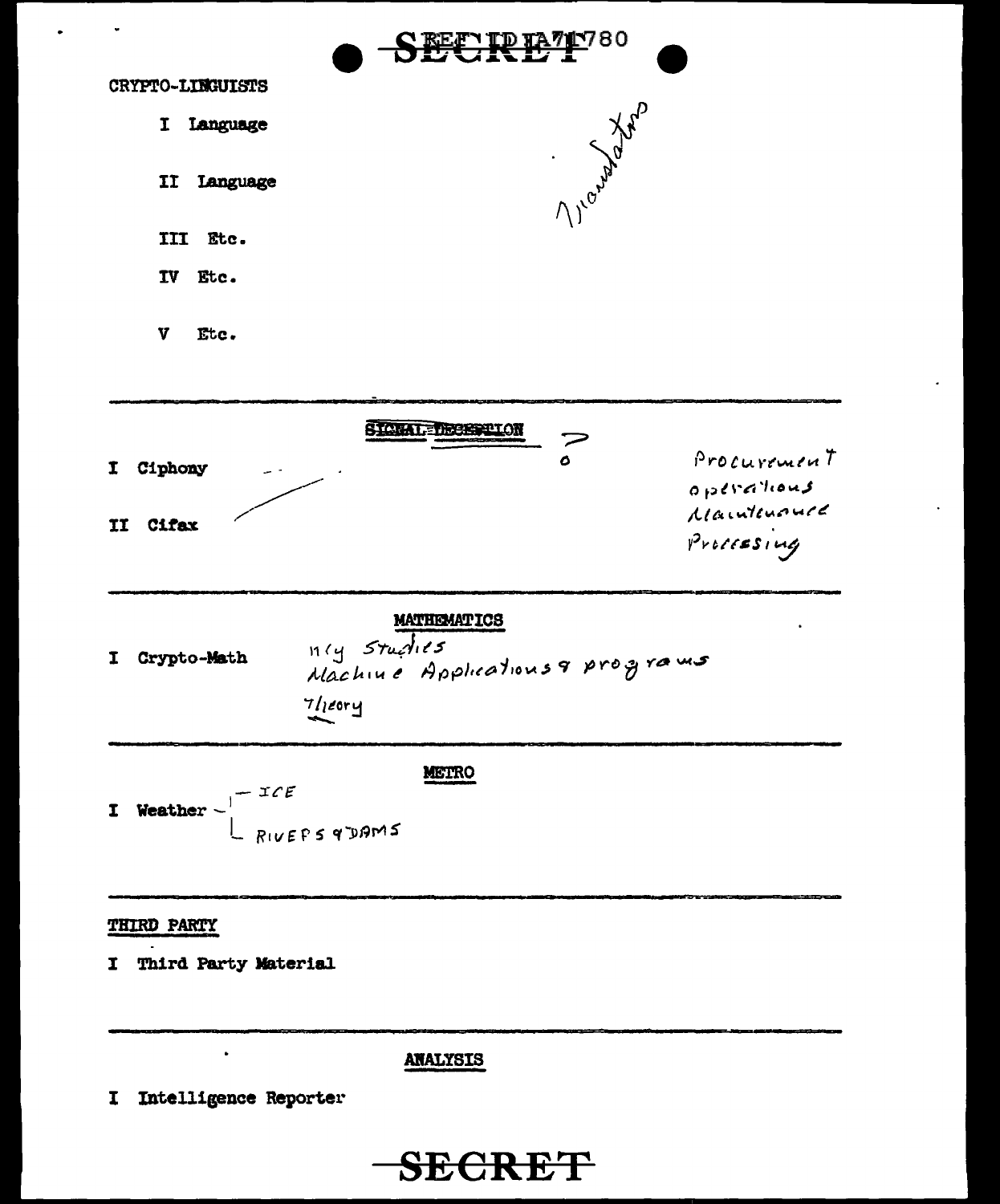

High Level ?

 $U^{\frac{1}{2}}$ 

 $u 55B$ 

SERVICES

 $\sqrt{3}$ 

 $\ddot{\phantom{a}}$ 

### **MANAGEMENT**

**TWIRRCRPT** 

| Ι | Program Planning |
|---|------------------|
|---|------------------|

 $\overline{\phantom{a}}$ 

OPERATIONAL MANAGER (Provides "Leadership")

II PROD

III COM/SEC

IV R & D

V Progress Analyst

| I.                      | Intercept Facilities | Radio Propagation, Risiarch                      |
|-------------------------|----------------------|--------------------------------------------------|
|                         |                      | Physical Plant                                   |
| II                      |                      | Intercept Control Bearch<br>biason with Services |
|                         |                      |                                                  |
| Intelligence Privaities |                      |                                                  |
|                         |                      | Aucheded under<br><b>CRYPTO-MATERIAL</b>         |
|                         | I Preparation of---  |                                                  |
| II                      | Reproduction of ---  | DUPE                                             |
| III                     | Distribution of ---  |                                                  |

## **COMMUNICATIONS**

I Planning

 $I\hspace{-0.1cm}I\hspace{-0.1cm}I$  Operations

II Maintenance

# **SECRET**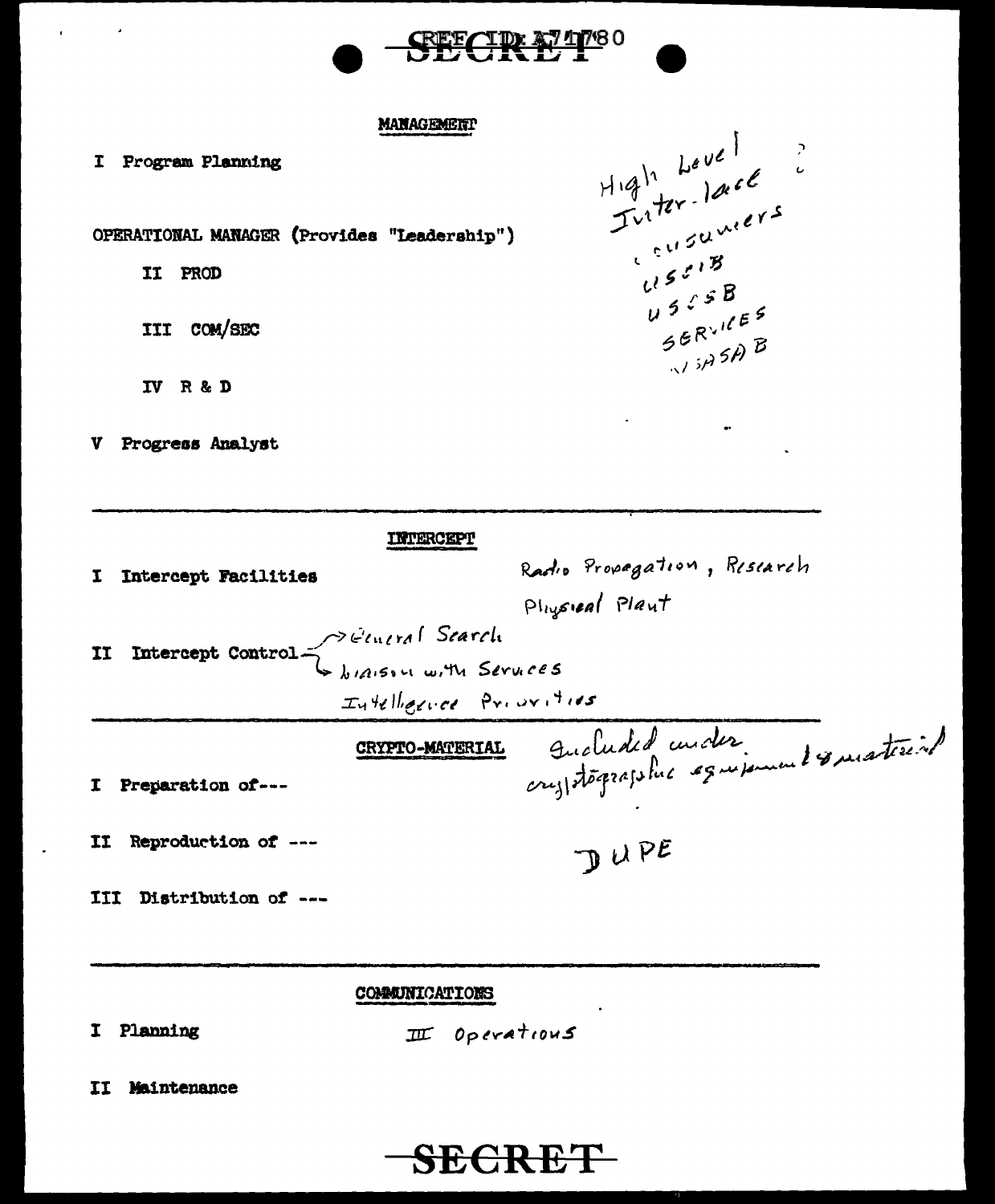

#### SECURITY

I Physical Security

Personnel Security

II Analysts

**III** Interrogation Technicians

#### **MISCELLANEOUS**

I Laboratory Services

I Information Services (Run Down Information)

 $LOGISTIC5 - Supply - Contracts$ 

 $A G$ 

PERS - Hiving, classifying, assigning

 $NON-CRYP70$  LINGUISTS -  $75$ 

 $R/T$ 

TRAINING IN ALL PROBLEMS

# SECRET